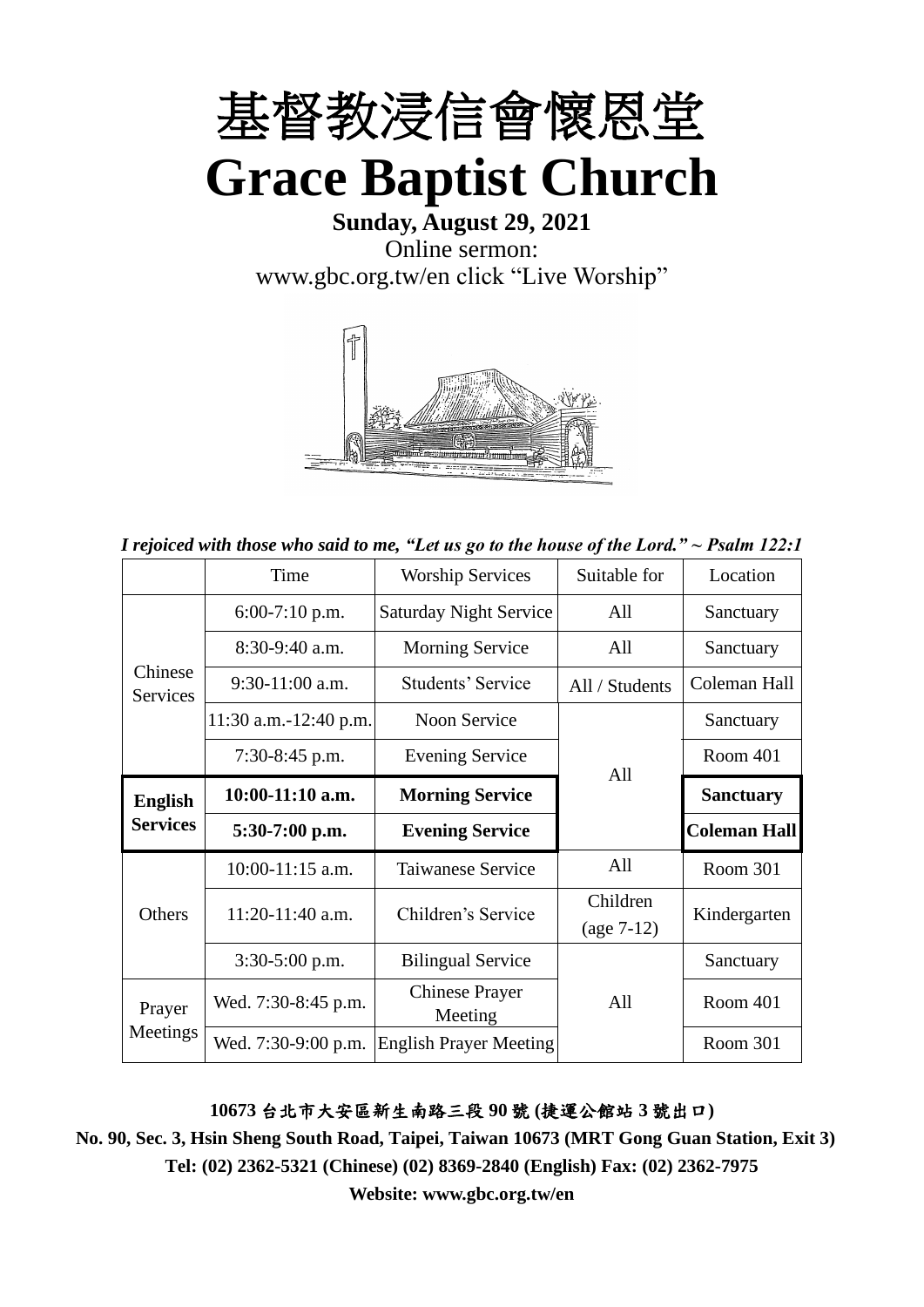#### **Welcome to Grace Baptist Church English Congregation. Thank you for choosing to worship with us and celebrate the glory of our Lord.**

|                          | Morning Worship Service – 10:00 a.m.<br>Sunday, August 29, 2021 (Online) |                             |
|--------------------------|--------------------------------------------------------------------------|-----------------------------|
| Prelude                  |                                                                          | Vicky Lin                   |
| Greeting/Prayer          |                                                                          |                             |
| Worship through Music    | "Unbroken Praise"<br>"I Stand Amazed"                                    | <b>Armand Lim</b>           |
| <b>Pastoral Prayer</b>   |                                                                          | <b>Pastor Nick Brideson</b> |
| Worship through Music    | "The Goodness of Jesus"<br>"Turn Your Eyes"                              | Armand Lim                  |
| <b>Offertory Prayer</b>  |                                                                          | <b>Pastor Nick Brideson</b> |
| Tithes and Offerings     |                                                                          |                             |
| Doxology                 |                                                                          |                             |
| Pray for Our Church      |                                                                          | Minister Priscilla Liao     |
| <b>Scripture Reading</b> | 1 King 19:19-21                                                          |                             |
| Message                  | <b>Lead Others to Serve</b>                                              | <b>Pastor Nick Brideson</b> |
| <b>Response Song</b>     | "The Longer I Serve Him"                                                 |                             |
| Benediction              |                                                                          |                             |
| Welcome                  |                                                                          |                             |
| Closing Song             | "As the Lord Is with Us"                                                 | Armand Lim                  |
| Postlude                 |                                                                          | Vicky Lin                   |
|                          |                                                                          |                             |

## **Evening Worship Service – 5:30 p.m. Sunday, August 29, 2021**

In accordance with CECC's recommendations for preventing the spread of infectious disease, we will live-stream the morning worship service. For those who regularly worship with us at 5:30 p.m., we invite you to use the recorded live-stream of the 10:00 a.m. service to worship with us. For a link to the recording, please visit: https://www.gbc.org.tw/en/index.php/livestream/

#### **Our Vision Is to Spread the Gospel**

To achieve this, we aim:

- ⚫ To become a house of prayer
- ⚫ Through prayer, to build the body of Christ
- ⚫ From the body, to do the work of mission in Taipei, Taiwan, and neighboring countries *"but you will receive power when the Holy Spirit has come upon you; and you shall be My witnesses both in Jerusalem, and in all Judea and Samaria, and even to the remotest part of the earth." -* Acts 1:8 (NASB)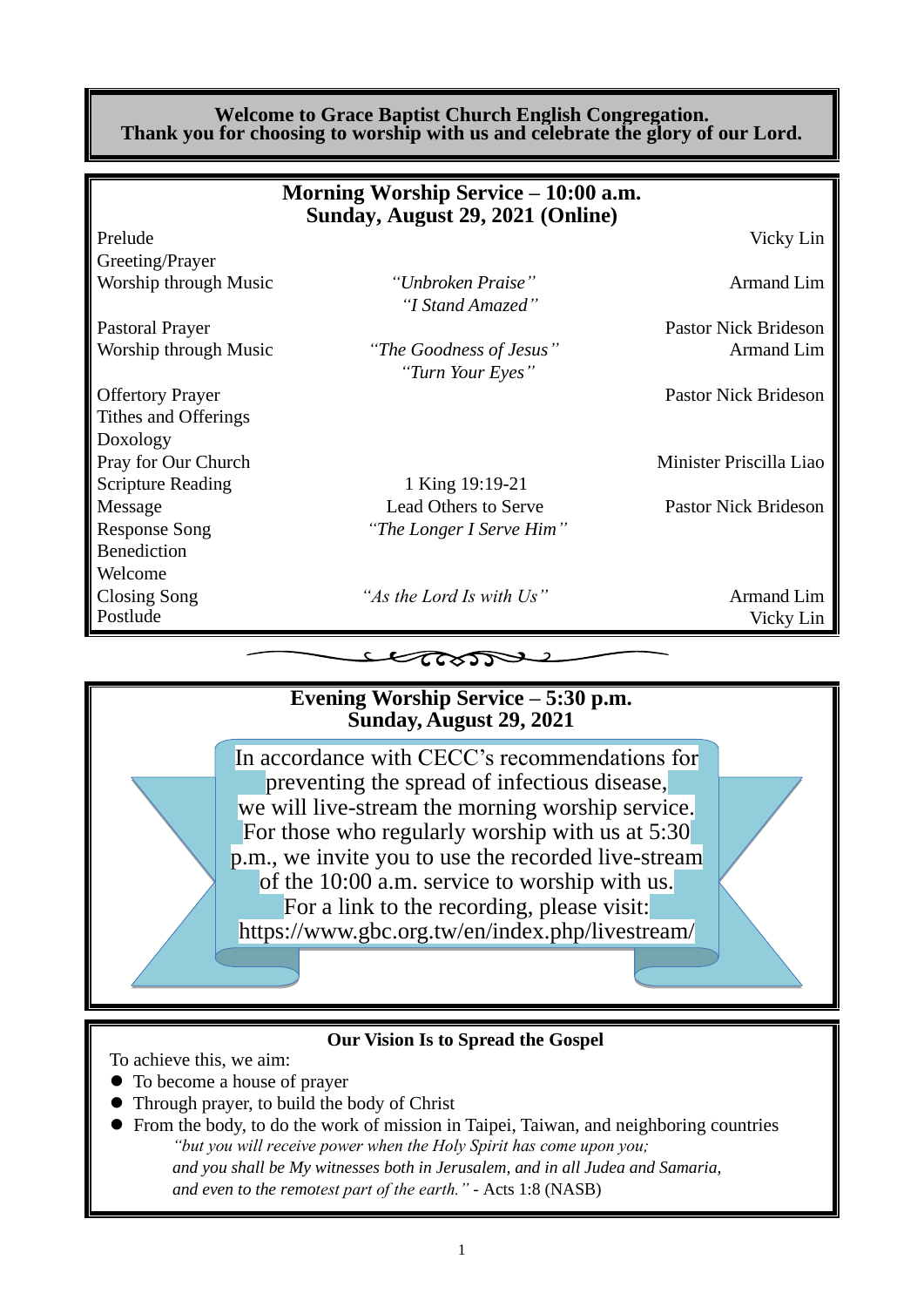# **Sermon Topic: Lead Others to Serve Scripture: 1 King 19:19-21 Speaker: Pastor Nick Brideson August 29, 2021**

### **Scripture: 1 King 19:19-21 (NASB)**

<sup>19</sup> So he departed from there and found Elisha the son of Shaphat, while he was plowing with twelve pairs of oxen before him, and he with the twelfth. And Elijah passed over to him and threw his mantle on him. <sup>20</sup> He left the oxen and ran after Elijah and said, "Please let me kiss my father and my mother, then I will follow you." And he said to him, "Go back again, for what have I done to you?" <sup>21</sup> So he returned from following him, and took the pair of oxen and sacrificed them and boiled their flesh with the implements of the oxen, and gave it to the people and they ate. Then he arose and followed Elijah and ministered to him.

#### **Notes:**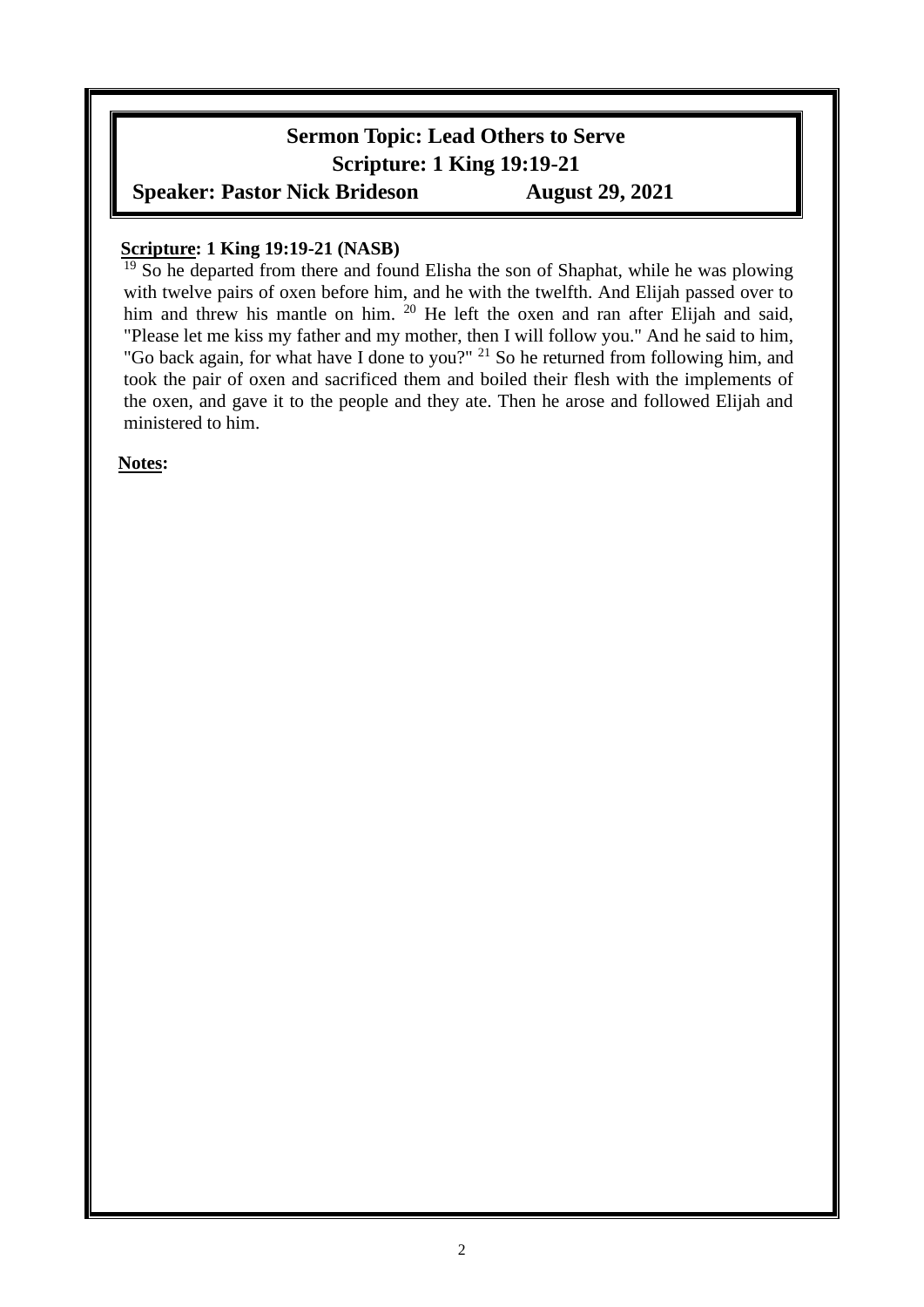## **Wednesday Night Prayer Meeting**

*"My house shall be called a house of prayer" (Matthew 21:13)* Let us be a church of prayer. We normally meet 7:30 - 9:00 p.m. every Wednesday in GBC Room 301. However, due to COVID-19, the English prayer meeting will use Zoom from now until further notice. Please send an email to ecprayerteam@gbc.org.tw if you are interested in joining the Zoom prayer meeting or if you have a prayer request.

#### **Pandemic Announcement from GBC** CECC has announced that pandemic Level 2 restrictions will continue until September 6, but restrictions have been relaxed to allow up to 80 people to meet indoors.

GBC is happy to announce that the church will open for 3 worship services starting Sunday, August 29:

#### **8:30 a.m. – Chinese Service 10:00 a.m. – English Service 3:30 p.m. – Bilingual Service**

### **IMPORTANT**:

- 1. Registration is required. Attendance is limited in accordance with government regulations.
- 2. Registered people will be allowed to enter 20 minutes before each service starts. Arrive 10 minutes before the registered service **at the latest** (or your registration will no longer be valid)!
- 3. Enter through the GBC front door. Entry procedure: 1) have your registration confirmation message checked; 2) scan the QR code to record entry; 3) check temperature & sanitize hands; 4) proceed to the sanctuary; 5) sit at **green** marked places (No eating inside GBC.)
- 4. Leave immediately after the service using the GBC back door.
- 5. Closed areas: Coleman Hall, parking lot,  $3<sup>rd</sup>$  and  $4<sup>th</sup>$  floors

People who have not registered or Evening Service attendees, please join us online or worship via the recorded 10:00 a.m. service.

Please watch the GBC website for updates: [https://www.gbc.org.tw/en.](https://www.gbc.org.tw/en)

Please care for your health and the health of others and continue to pray for the pandemic. If you have needs or questions, please contact the church staff at 02-2362-5321 ext. 132 or 136.

# **COVID-19 Guidelines**

To show love and support for the society God has put us in, we ask that you abide by the following:

- 1. Weekday groups/classes can meet in GBC, but leaders must contact staff (SueJenny) for approval and provide expected number of attendees.
- 2. English Morning Worship Service (10:00 a.m.) is open. Registration is required. (See announcement above.)
- 3. Wednesday night prayer meeting (7:30 9:00 p.m.) is now only using Zoom. (To join, email: [ecprayerteam@gbc.org.tw\)](mailto:ecprayerteam@gbc.org.tw)
- 4. Enter GBC only for specific reasons or by appointment.
- 5. Groups meeting in people's homes must abide by government restrictions.

#### **Please:**

- Be careful about your health and the health of others.
- **WEAR**<br>MASK
- Wear a mask. Check temperature. Wash hands frequently.
- See a doctor and stay home if you have a fever and/or cough.
- Pray for Taiwan and other countries.
- Join GBC's online worship service [www.gbc.org.tw/en](http://www.gbc.org.tw/en) (if you cannot attend the service).

#### **Please Note:**

- Sunday classes meet online. Some small groups are meeting in person. Please see page 6 for the contact email and ask for updated information.
- **Please watch GBC website for updates.**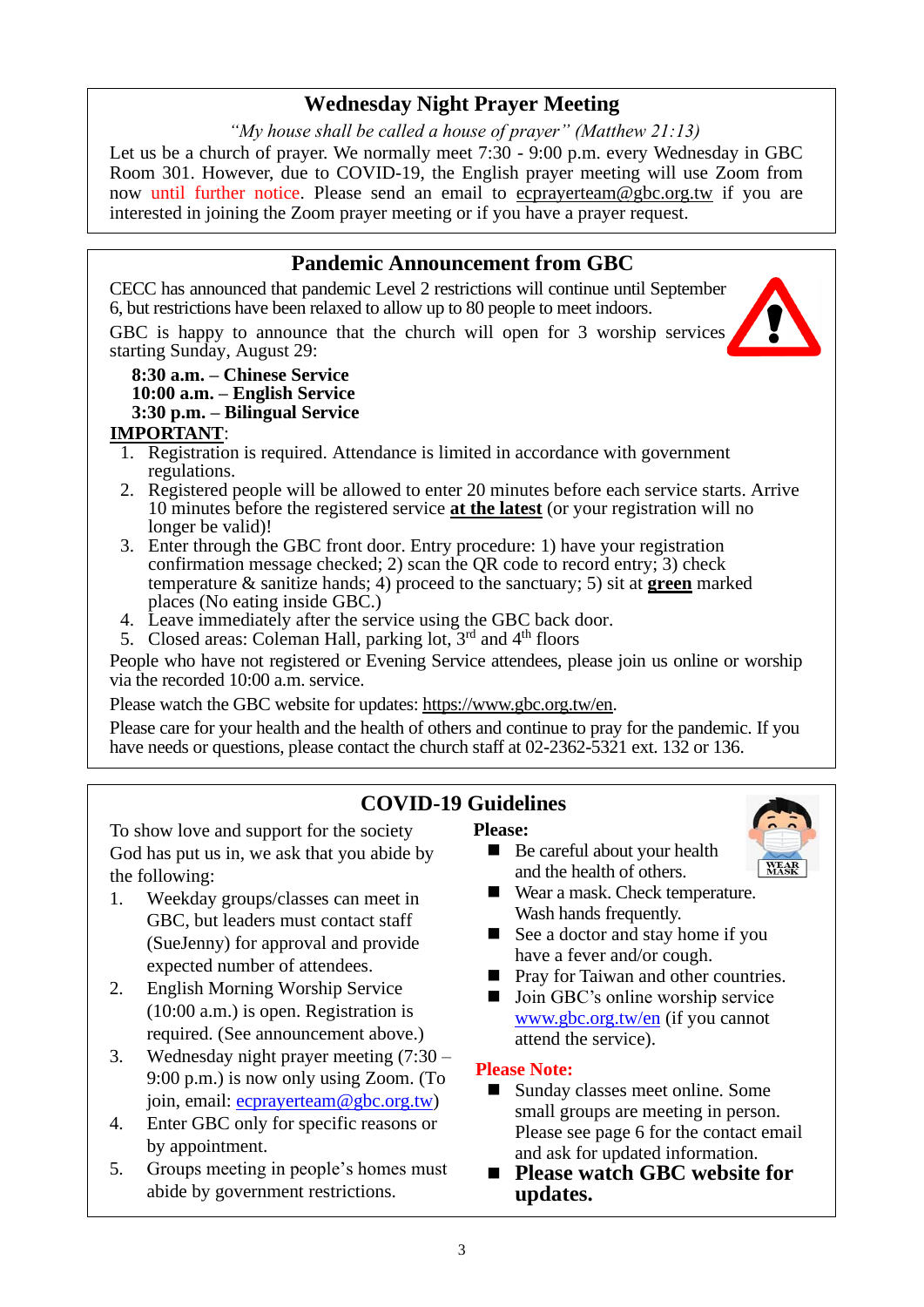## **Bible Studies for Life: Fall Season Starts September 5**

Whether you are young or old, if you follow Jesus, you are a disciple. But the quality of your discipleship isn't measured by how well you can answer questions. Discipleship is about being *transformed* into the likeness of Jesus. And transformation starts in the Word. That's why *Bible Studies for Life* is carefully crafted to help kids, students, and adults purposefully become more like Jesus every day.

(Fall Season: 13 sessions on Sundays from September 5 to November 28.)

We have *Bible Studies for Life* classes for all ages available. Please check our new season class information in the bulletin or the GBC website: www.gbc.org.tw/en.

## **AWANA & Preschool Enrolling Students**

Parents having children of elementary school age or younger, please note that the AWANA & Preschool programs are now enrolling new students for the school year  $2021 - 2022$ , which starts on September 5. Children aged 3 – 5 years old can enroll in the preschool program, and elementary school children over 5 years old can enroll in the AWANA program.

Please contact the leaders for details:

Preschool leader: Joanna Peng [\(joanna1285@hotmail.com\)](mailto:joanna1285@hotmail.com) AWANA leader: Ming Lai [\(minglai88@gmail.com\)](mailto:minglai88@gmail.com)

### **Grace Preschool Now Enrolling Students**

Grace Preschool is a non-profit organization and affiliate of Grace Baptist Church. It is a high-quality kindergarten both in staff and facilities. In September 2020 Grace Preschool was among many excellent schools and had the honor to excel and be given the Yearly Teaching Excellence Award from the Ministry of Education.

Parents having children born between September 2, 2017 and September 1, 2018 are welcome to make an appointment to tour the Kindergarten in order to enroll their children. If interested, please call Principal Chen at (02)2363-6591 (in Chinese)

## **Little Donkey Fellowship (in Chinese) Next Meeting: September 4**

**Theme:** Missions from the Childhood **Content:** To show the parents how to teach their children about the Great Commission **Speaker:** Minister Kim Chiu (Wycliffe missionary) **Date/Place:** September 4 (Saturday) **Time:** 10:00 a.m. - 12:00 noon

**Method:** Via Google MEET. Registration is needed in order to receive an invitation on September 3 at: [https://forms.gle/4aMJDTHDpo5s4beb9.](https://forms.gle/4aMJDTHDpo5s4beb9)

## **Young Adults Fellowship Next Meeting: September 4**

Young Adults Fellowship is for young adults from the age of 20-35 to study God's Word and fellowship together.

Young Adult Ministry It regularly meets 1st and 3rd Saturdays from 4:30 to 6:00 p.m. at WanFu 22 (next to GBC building); however, it now meets online via Google Meet (until further notice). Our next meeting is **September 4**. Contact Pastor Kevin Wang for how to join the fellowship at:

[kevin@gbc.org.tw.](mailto:kevin@gbc.org.tw)

## **In Case of Typhoon …**

When a typhoon warning is issued and schools and offices are closed, all services and activities at GBC and small group meetings at homes will also be cancelled. Please follow Taipei City government's instructions and stay indoors during typhoons and heavy rainstorms for your safety.





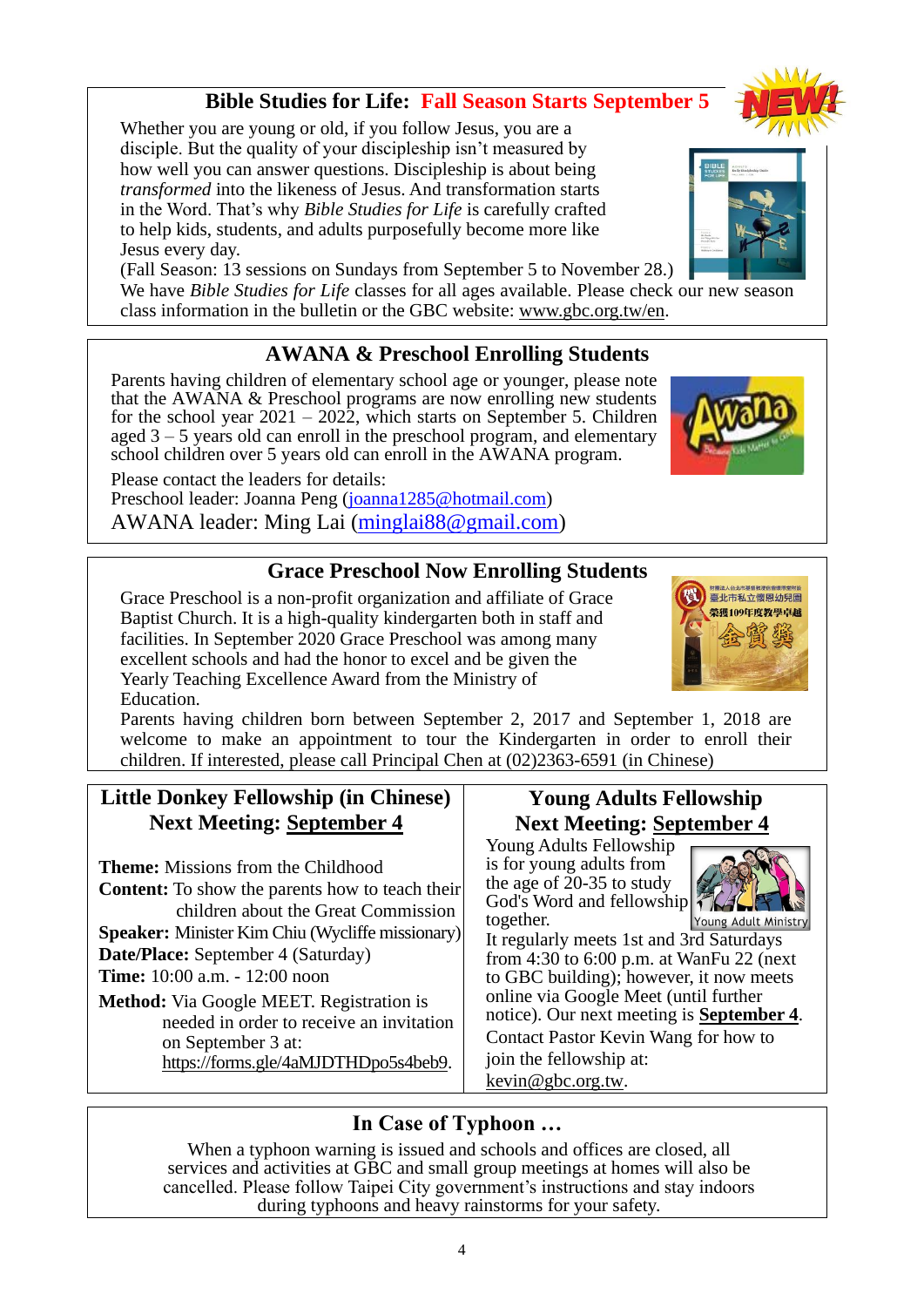## **Mabuhay Fellowship**



Following GBC's COVID-19 guidelines, the Mabuhay Fellowship will temporarily suspend its 2 p.m. Tagalog prayer meeting and Bible study in Room B05 till until further notice. Let's continue to be prayerful and watchful.

The Mabuhay Fellowship comprises Filipinos aiming to share God's love and light through worship, prayer, Bible study, fellowship, gospel sharing, and ministry.

|                                                                                                                                                                                                                                                                                                                                                                                                                                                                                                                                   |                                                                                                                                                                                                                                                                                                                                                                                                                               | <b>English Congregation Leaders</b>                                                                                                                                                                                                                                                                                                                                                                                                                                                                         |                                                                                                                                                                                                                                                                                                                                                                 |                                                                                                                                                                                                                                                                                                                   |
|-----------------------------------------------------------------------------------------------------------------------------------------------------------------------------------------------------------------------------------------------------------------------------------------------------------------------------------------------------------------------------------------------------------------------------------------------------------------------------------------------------------------------------------|-------------------------------------------------------------------------------------------------------------------------------------------------------------------------------------------------------------------------------------------------------------------------------------------------------------------------------------------------------------------------------------------------------------------------------|-------------------------------------------------------------------------------------------------------------------------------------------------------------------------------------------------------------------------------------------------------------------------------------------------------------------------------------------------------------------------------------------------------------------------------------------------------------------------------------------------------------|-----------------------------------------------------------------------------------------------------------------------------------------------------------------------------------------------------------------------------------------------------------------------------------------------------------------------------------------------------------------|-------------------------------------------------------------------------------------------------------------------------------------------------------------------------------------------------------------------------------------------------------------------------------------------------------------------|
|                                                                                                                                                                                                                                                                                                                                                                                                                                                                                                                                   |                                                                                                                                                                                                                                                                                                                                                                                                                               | <b>English Leading Pastor: Nick Brideson</b>                                                                                                                                                                                                                                                                                                                                                                                                                                                                |                                                                                                                                                                                                                                                                                                                                                                 |                                                                                                                                                                                                                                                                                                                   |
| <b>Pastor Nick Brideson</b><br>Minister Priscilla Liao                                                                                                                                                                                                                                                                                                                                                                                                                                                                            |                                                                                                                                                                                                                                                                                                                                                                                                                               | Pastor Kevin Wang                                                                                                                                                                                                                                                                                                                                                                                                                                                                                           |                                                                                                                                                                                                                                                                                                                                                                 |                                                                                                                                                                                                                                                                                                                   |
| <b>Adult Education</b><br>/Mission                                                                                                                                                                                                                                                                                                                                                                                                                                                                                                | AM Worship                                                                                                                                                                                                                                                                                                                                                                                                                    | Children's<br>Education/Caring                                                                                                                                                                                                                                                                                                                                                                                                                                                                              | PM Worship                                                                                                                                                                                                                                                                                                                                                      | Youth/Fellowship                                                                                                                                                                                                                                                                                                  |
| <b>Adult Education</b><br>Nick Brideson<br>nick@gbc.org.tw<br><b>Foreign Mission:</b><br><b>Medical/Dental Team</b><br><b>Armand Lim</b><br>rmanlim@yahoo.com<br><b>VBS</b> Team<br>Priscilla Liao<br>priscilla@gbc.org.tw<br><b>Taiwan Mission:</b><br><b>TaiTung Team</b><br>Cherrie Gow Lim<br>cvgow@yahoo.com<br><b>Orphanage Ministry</b><br>Julie Chen<br>yuling0914@gmail.com<br><b>NTU Friday English</b><br><b>Conversation Group</b><br>Roy Treurnicht<br>gbcecntuclass@gmail.com<br><b>Ethiopian Students</b><br>Group | <b>Morning Music</b><br>Cherrie Gow Lim<br>cvgow@yahoo.com<br><b>Morning Greeters</b><br>Chien Ferng<br>cferng@gmail.com<br><b>Adult Choir</b><br><b>Hand Bell Choir</b><br>Juliet Jao<br>lenyinjao@gmail.com<br><b>Hallel Singers</b><br>Cherrie Gow Lim<br>cvgow@yahoo.com<br><b>Morning Fellowship Tea</b><br>Yuri Shih<br>yuchen_phone@hotmail.com<br><b>Morning Multimedia</b><br>Vicky Lin<br>gbcmorningmedia@gmail.com | <b>Cryroom Children's</b><br><b>Care Ministry</b><br>Abby Tu<br>abbbytu@gmail.com<br><b>AWANA Preschool</b><br>Joanna Peng<br>Joanna1285@hotmail.com Evening Multimedia<br><b>AWANA Spark Group</b><br>Crystal Turner<br>elisayeh@yahoo.com<br><b>AWANA T&amp;T Group</b><br>Ming Lai<br>minglai88@gmail.com<br><b>Prayer Ministry</b><br>Priscilla Liao<br>priscilla@gbc.org.tw<br><b>Hospital Visitation</b><br>Amanda Lou<br>lou.amanda@gmail.com<br><b>Small Groups</b><br>Women<br>General<br>Ministry | <b>Evening Music Team</b><br>Alex Chen<br>gbceworshipteam@gmail.com<br><b>Evening Greeters</b><br>Vicky Kuo<br>asiaglobe999@gmail.com<br><b>Grant Burgess</b><br>grantburgess@live.co.za<br><b>Evening Tea / Baptism</b><br><b>Celebration Fellowship</b><br>Michelle Cheng<br>yealincheng@yahoo.com<br><b>Baptism Support</b><br>Aline Kao<br>aline@gbc.org.tw | <b>Trinity Youth</b><br>(Grade 7 and above)<br>Grant & Kirsten<br><b>Burgess</b><br>grantburgess@live.co.za<br><b>Mabuhay Fellowship</b><br>Ava Zamora<br>avazam@yahoo.com<br><b>Young Adults</b><br>Fellowship<br>Kevin Wang<br>kevin@gbc.org.tw<br><b>Small Groups</b><br>Youth<br><b>Students</b><br>Parenting |
| Abex Tesfaye<br>abex98@gmail.com                                                                                                                                                                                                                                                                                                                                                                                                                                                                                                  |                                                                                                                                                                                                                                                                                                                                                                                                                               |                                                                                                                                                                                                                                                                                                                                                                                                                                                                                                             |                                                                                                                                                                                                                                                                                                                                                                 |                                                                                                                                                                                                                                                                                                                   |

**Secretarial staff Deacon** SueJenny Hsu suejenny@gbc.org.tw Aline Kao aline@gbc.org.tw

Yuri Shih yuchen\_phone@hotmail.com

**Alternate Deacon** Timothy Meesala [yedukondaluster@gmail.com](mailto:yedukondaluster@gmail.com)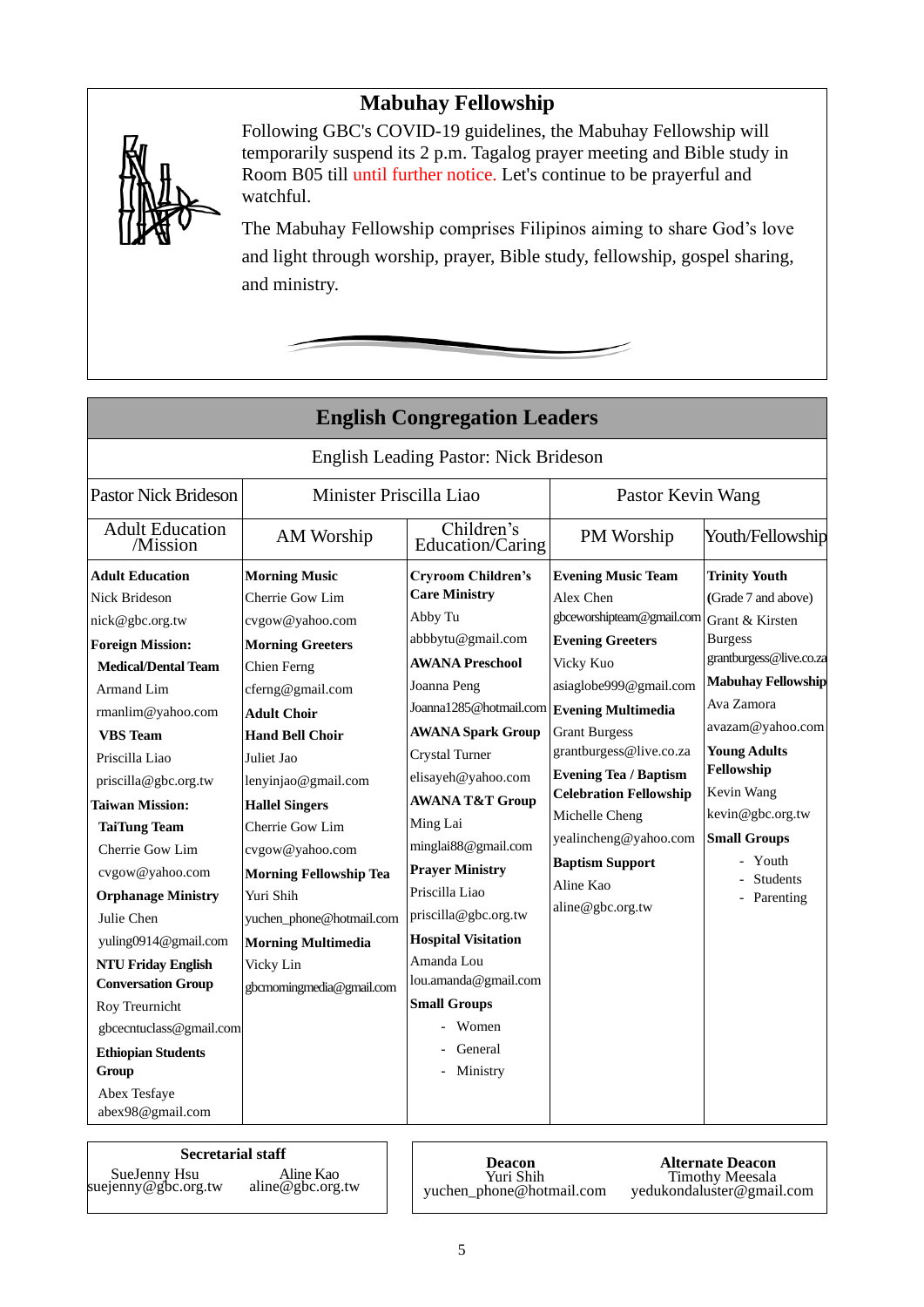# Due to the COVID-19 situation, all Sunday classes are cancelled or online until further notice. For information on online classes, contact the teacher by email below.

## ★★ **Sunday School Information** ★★

|                                           |  | $\star\star$ Sunday School Information $\star\star$                                                                                                                                                                                                                                       |                     |                          | <b>Meeting time</b>                             |
|-------------------------------------------|--|-------------------------------------------------------------------------------------------------------------------------------------------------------------------------------------------------------------------------------------------------------------------------------------------|---------------------|--------------------------|-------------------------------------------------|
| <b>Class</b>                              |  | Time & Room                                                                                                                                                                                                                                                                               |                     |                          | changes<br>are marked<br>with $\cdot\cdot\cdot$ |
| <b>Beginning Christian Life</b>           |  |                                                                                                                                                                                                                                                                                           |                     |                          |                                                 |
| Alpha – New and non-Christians            |  |                                                                                                                                                                                                                                                                                           |                     |                          |                                                 |
| Christianity 101 - required for baptism   |  | 11:30 a.m.                                                                                                                                                                                                                                                                                |                     | yuchen_phone@hotmail.com |                                                 |
| <b>Maturing Christians</b>                |  |                                                                                                                                                                                                                                                                                           |                     |                          |                                                 |
| <b>Bible Studies for Life</b>             |  | 9:00 a.m. class:<br>- Chien Ferng (cferng@gmail.com<br>11:30 a.m. classes:<br>Ava Zamora (avazam@yahoo.com)<br>Chien Ferng (cferng@gmail.com)<br>Kevin Hartman ( <u>lou.amanda@gmail.com)</u><br>Roy Treurnicht (roytreur@gmail.com)<br>$4:00$ p.m. class:<br>Amy Wang (aline@gbc.org.tw) |                     |                          |                                                 |
| <b>Developing Leaders</b>                 |  |                                                                                                                                                                                                                                                                                           |                     |                          |                                                 |
| <b>Bible Interpretation</b>               |  | $*1:30 - 2:30$ p.m.                                                                                                                                                                                                                                                                       |                     | ross.hohl@gmail.com      |                                                 |
| Youth: Grade 7 and above                  |  |                                                                                                                                                                                                                                                                                           |                     |                          |                                                 |
| <b>Bible Studies for Life</b>             |  | *11:45 a.m. - 12:45 p.m. kevin@gbc.org.tw                                                                                                                                                                                                                                                 |                     |                          |                                                 |
| <b>Children</b>                           |  |                                                                                                                                                                                                                                                                                           |                     |                          |                                                 |
| Nursery - Age 3 and under                 |  | $11:20$ a.m. $-12:50$ p.m.                                                                                                                                                                                                                                                                |                     |                          |                                                 |
| Preschool - Age 3 to 5                    |  | 11:40 a.m. $- 12:40$ p.m.                                                                                                                                                                                                                                                                 |                     |                          |                                                 |
| AWANA - Kindergarten $(\pm 1)$ to Grade 6 |  | $11:30$ a.m. $-1:00$ p.m.                                                                                                                                                                                                                                                                 | minglai88@gmail.com |                          |                                                 |
|                                           |  | $\star \star$ Fellowships – Join a fellowship directly $\star \star$                                                                                                                                                                                                                      |                     |                          |                                                 |
| Fellowship                                |  | <b>Time</b>                                                                                                                                                                                                                                                                               |                     | <b>Location</b>          |                                                 |
| Mabuhay                                   |  | Sundays 2:00 - 4:00 p.m.                                                                                                                                                                                                                                                                  |                     | <b>B05</b>               |                                                 |

1<sup>st</sup> & 3<sup>rd</sup> Saturdays 4:30 - 6:00 p.m. WanFu 22

| $\star\star$ Small Groups – Contact the leader to join $\star\star$ |                                                     |                                                          |                                                               |  |
|---------------------------------------------------------------------|-----------------------------------------------------|----------------------------------------------------------|---------------------------------------------------------------|--|
| <b>Type</b>                                                         | <b>Name</b>                                         | Day/Time                                                 | <b>Location/Contact Emails</b>                                |  |
| <b>Students</b>                                                     | NTU Friday English<br><b>Conversation Group</b>     | Friday<br>$12:20 - 1:10$ pm                              | <b>NTU</b><br>roytreur@gmail.com                              |  |
|                                                                     | <b>International Students Group</b>                 | Friday<br>7:30 - 9:00 pm                                 | WanFu 22A<br>cesaledro57@gmail.com                            |  |
| Language/<br>Nationality                                            | <b>Ethiopian Students Group</b>                     | Sunday<br>$7:00 - 9:00 \text{ pm}$                       | Room 307<br>abex98@gmail.com                                  |  |
| Parenting                                                           | <b>Parenting Group</b>                              | $2^{nd}$ & 4 <sup>th</sup> Sunday<br>11:30 am - 12:30 pm | GBC Room 402<br>rod_syverson@hotmail.com                      |  |
| Women                                                               | <b>Young Sisters Group</b><br>$(20-35 \text{ yrs})$ | Thursday<br>$7:30 - 9:00$ pm                             | joeym.vanderwerf@gmail.com                                    |  |
|                                                                     | Salt & Light                                        | Sunday<br>$1:30 - 3:00$ pm                               | <b>GBC Mount of Olives Room</b><br>paulhan2908@gmail.com      |  |
| General                                                             | Crown of Beauty                                     | Saturday<br>$2:00 - 4:00$ pm                             | <b>GBC Mount of Olives Room</b><br>clemence $4261$ @gmail.com |  |
|                                                                     | Thursday Night Bible<br><b>Study Group</b>          | Thursday<br>$7:30 - 9:00$ pm                             | GBC Room 301<br>rod_syverson@hotmail.com                      |  |
|                                                                     | NanGang Bible<br>Study Group                        | Friday<br>$7:00 - 9:30$ pm                               | NanGang<br>sagitamaria@gmail.com                              |  |
|                                                                     | YungHe Bible Study Group                            | Friday<br>$7:30 - 9:00 \text{ pm}$                       | YungHe<br>yedukondaluster@gmail.com                           |  |
|                                                                     | HsinChu Bible Study Group                           | Friday<br>$7:30 - 8:45$ pm                               | <b>HsinChu</b><br>$r$ manlim@yahoo.com                        |  |
| Ministry                                                            | <b>Hospital Visitation Group</b>                    | Thursday<br>$1:30 - 2:30$ pm                             | Near GBC<br>lou.amanda@gmail.com                              |  |

Young Adults (20 - 35 y.o.) 1